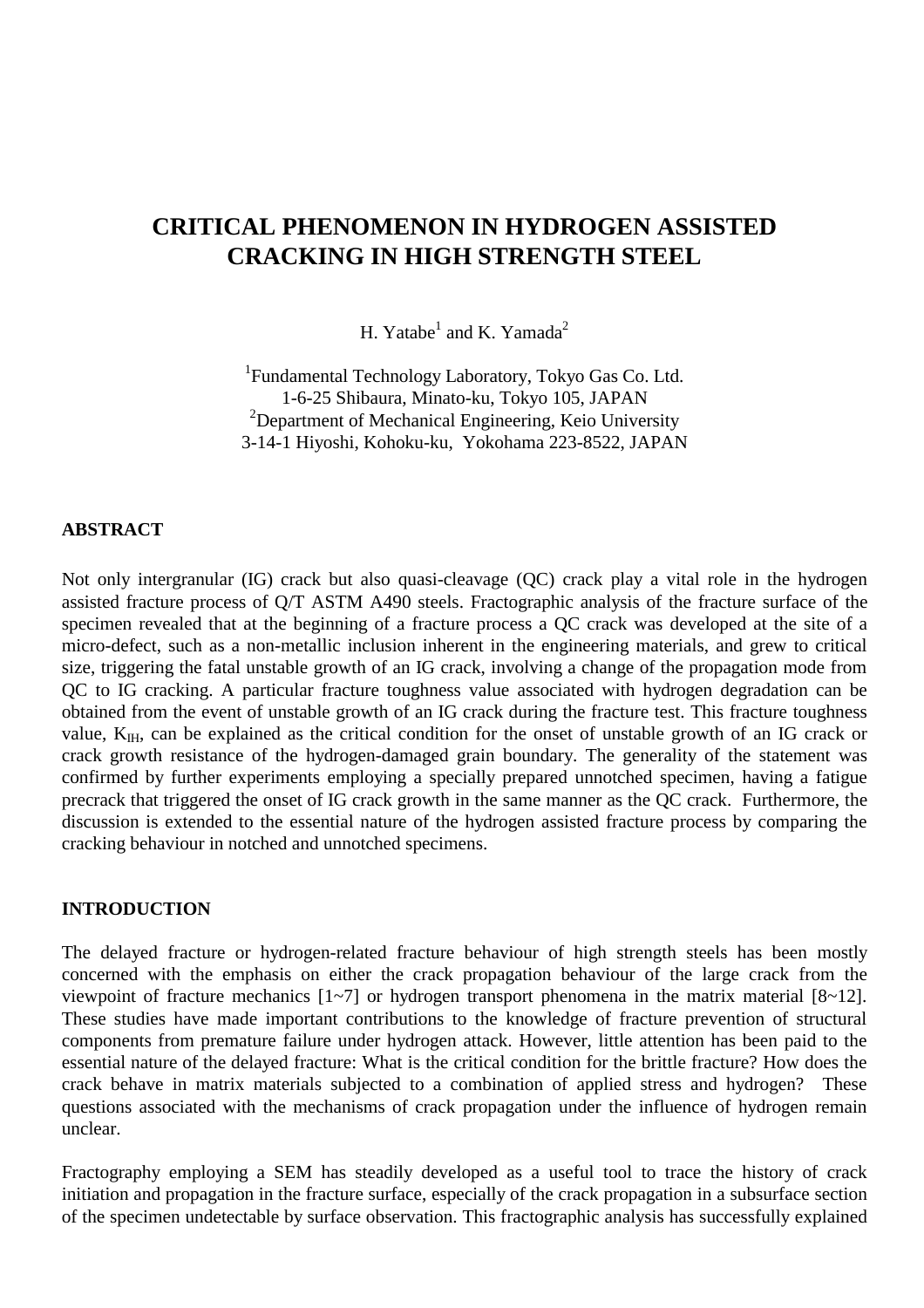the contribution of the QC crack as the Griffith crack to trigger the onset of growth of the fatal IG crack in unnotched specimens of the Q/T ASTM A490 and AISI 4340 type high strength steels  $[13~17]$ . This suggests that the role of the QC crack in unnotched specimens is the same as the extremely sharp notch in the ordinary delayed fracture specimens. This poses the question whether the development of the QC crack in the unnotched specimen, which has no macroscopic stress raiser, is a necessary condition for the commencement of growth of IG cracks, the critical propagation of which leads to the fracture of high strength steel specimens.

To examine the role or the properties of the IG and the QC crack propagation in hydrogen related fracture of high strength steels, the cracking behaviour of notched specimens, unnotched specimens, and unnotched specimens having a fatigue precrack will be investigated. An examination of the role of QC crack may be a key issue in understanding the fracture mechanisms of high strength steels under the influence of hydrogen.

## **EXPERIMENTAL PROCEDURRE**

The material employed was ASTM A490 high strength bolt steel. It was machined into smooth round tensile specimens with gauge length diameters of 5 mm and was water-quenched from the temperature of 850 • C and tempered at 200 • C for 2 hours in a vacuum of about  $10^{-4}$  torr followed by grinding and buff polishing to obtain a fine smooth surface at the gauge area of the specimens. The average diameter of the prior austenite grains was 18µm and the mechanical properties obtained at laboratory environment are shown in Tab.1.

TABLE 1 MECHANICAL PROPERTIES OF QUENCHED AND TEMPERED SPECIMENS

| Material  | UTS   | <b>Fracture Stress</b> | 0.2% Proof Stress | Reduction in | Micro-Vickers   |
|-----------|-------|------------------------|-------------------|--------------|-----------------|
|           | (MPa) | 'MPa)                  | (MPa)             | (96)<br>Area | Hardness (100g) |
| ASTM A490 | 750   | .260                   | 1340              | 50           | 474             |

A fatigue precrack was formed by applying a push-pull cyclic load with a frequency of 10Hz in air to the specimen having a micropit as a starter notch. This micropit was made by electro-discharge machining, having a dimension of 150um x 80um in the surface and in-depth direction, respectively. Respective stress level and a number of stress cycles applied to the specimen were chosen as  $\sigma = 300MPa$ , which corresponds to 115~120% of the endurance limit of the material, and N=1.0 x  $10^4$  ~ N=2.0 x  $10^5$  to have a controlled length of the fatigue precrack. This preparation of the precracked specimen was carried out before a vacuum annealing of 200•C 2 hours to reduce the influence of plasticity at around the fatigue crack tip as much as possible.

The specimens were subsequently hydrogen charged cathodically through a gauge area of the surface using a platinum anode in 1N  $H_2SO_4$  solution at a current density of 500 A/m<sup>2</sup> under ambient temperature. The rest of the specimen surface was covered with a shielding tape to protect it from  $H_2SO_4$  attack. A conventional delayed fracture test was carried out using a 3-ton creep testing machine under conditions in which mechanical loading began with concurrent hydrogen charging. Tensile fracture tests of specimens which had been hydrogen charged for 24 hours under no applied stress were carried out under a constant strain rate of  $\cancel{\alpha} = 1.0 \times 10^{-5} \sim 7.0 \times 10^{-4} \text{ s}^{-1}$  under continuing hydrogen charging conditions. An observation of the morphology of crack propagation and a measurement of the depth of QC and IG facets from an outer surface to a furthest end of the crack were made on a SEM photograph.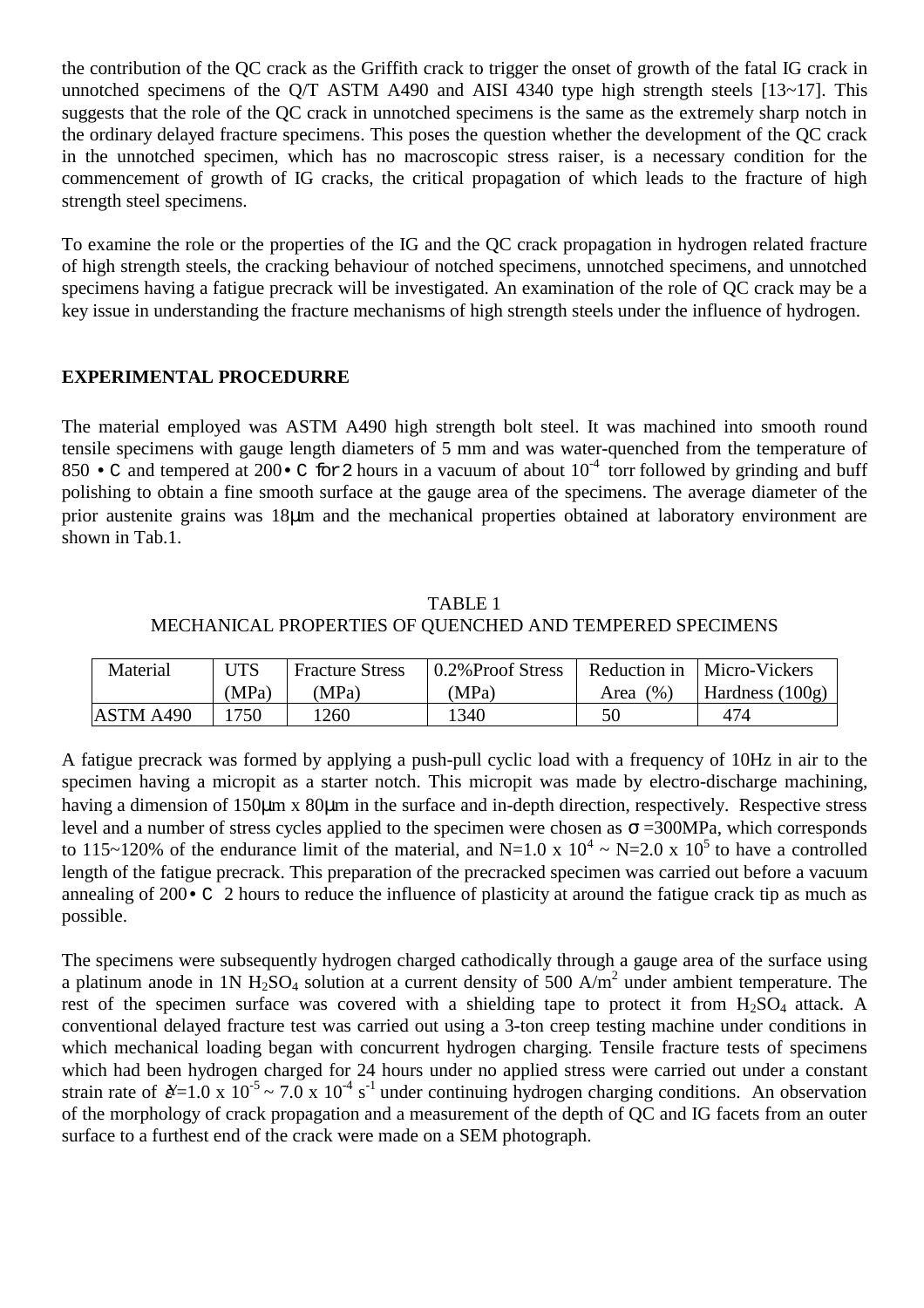## **RESULTS AND DISCUSSION**

## *The QC Crack and the Stress Raiser in the Unnotched Specimen*

Since no cracking behaviour can be detected by surface observation in the delayed fracture of unnotched specimens, fractographic analysis is useful to trace the crack propagation behaviour in a subsurface section of the specimen. A crack usually begins at a non-metallic inclusion followed by the propagation of the QC crack, the propagation of the IG crack, and the propagation of the crack developing a dimple pattern, due to micro-void coalescence(MVC) [13~17] as shown in Fig.1.



**Figure 1:** Schematic fractograph illustrating the cracking process in a smooth specimen; where  $OC =$ Quasi-Cleavage Crack, IG=Intergranular Crack and MVC=Micro-Void Coalescence. An arrow shows the direction of crack propagation.

On the other hand, in sharply notched specimens having a stress concentration factor  $K_t$  larger than 7, no appreciable amount of a trace of the QC facets was observed in the fracture surface near the notch root, i.e., the IG crack started from an immediate bottom of the notch root without the help of additional stress concentration due to OC crack [16]. However, when the  $K_t$  of the notched specimen was less than 7, the development of a QC crack was needed at the onset of growth of the IG crack, such as the case typically observed in the fracture surface of the unnotched specimen.

Although a contribution of QC cracking to the onset of growth of IG cracks is still being debated, a comparison of the fracture appearances which were brought about by the same condition of the delayed fracture as shown in Fig. 2, strongly suggests that the commencement of growth of IG crack does not occur solely but does occur at QC cracks or at a notch root which should build up a high stress concentration. This may well explain the reason for the development of QC cracks, which triggers the onset of growth of IG cracks in the unnotched and in the bluntly notched specimen, and also the reason why the IG crack appears just at the root of the extremely sharp notch.

Accordingly, we may conclude that no IG cracks commence their growth without the presence of an appropriate stress raiser, such as a QC crack or a extremely sharp notch that promotes the hydrogen condensation at either the crack tip or the notch root in the hydrogen charged high strength steel.

## *The Condition for the Commencement of Growth of IG cracks under Hydrogen Environment*

To examine the critical behaviour of QC cracks as a stress raiser required for the commencement of growth of IG cracks in the delayed fracture of unnotched specimens, various lengths of fatigue precracks were brought into the specimen acting as an extremely sharp notch to simulate a mechanistic aspect of QC cracks. A similar SEM fractographic analysis of a fracture surface of the above specimens as described in the previous chapter would give a clear explanation to the necessary condition for the onset of growth of IG cracks in the delayed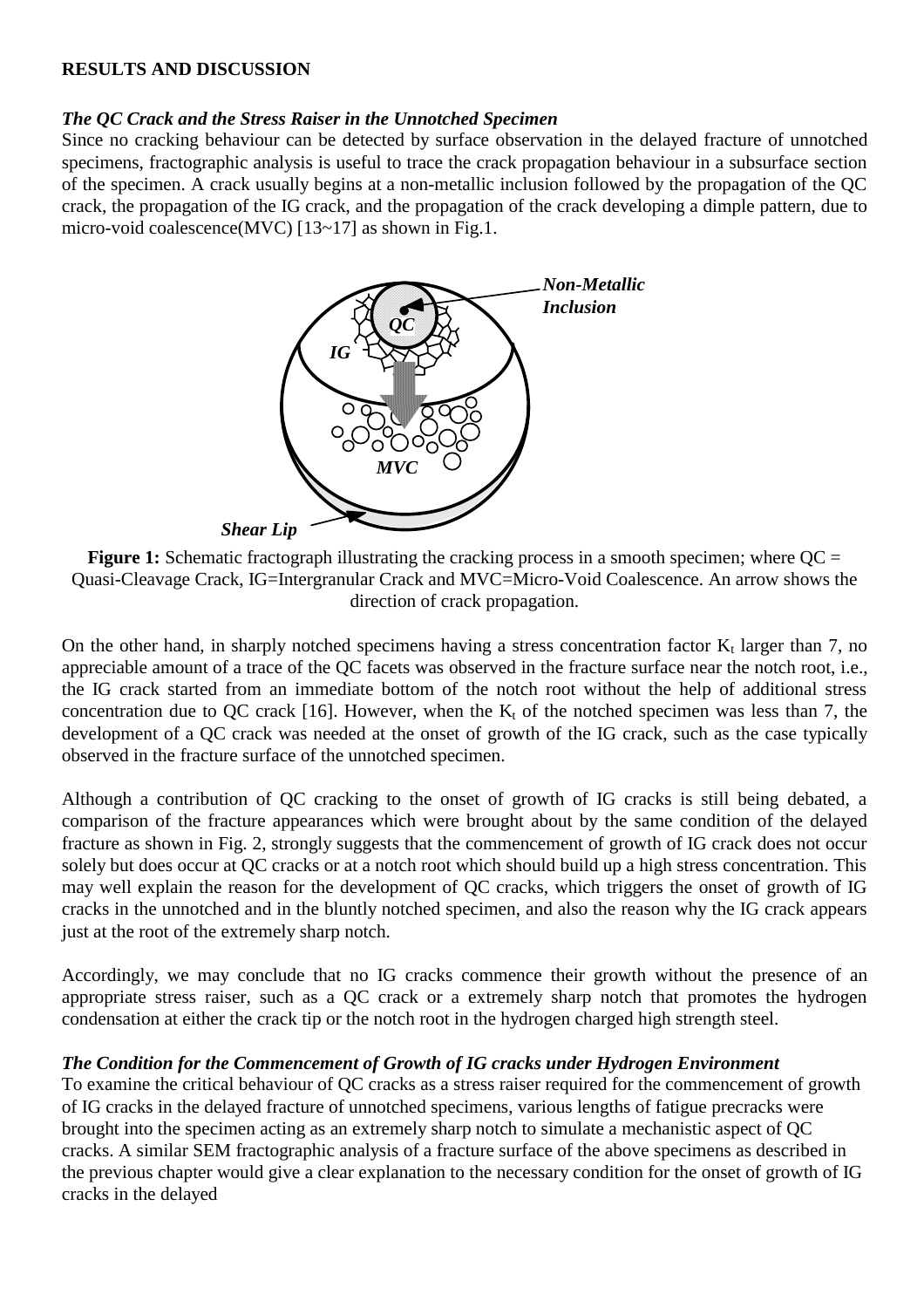

**Figure 2:** Characteristic fracture process of a hydrogen charged high strength steel in (a) an unnotched specimen, (b) a bluntly notched specimen, and (c) a sharply notched specimen



**Figure 3:** SEM fractographs of the fracture surfaces of (a) a fatigue precracked and (b) an unnotched specimen which were fractured at  $\sigma = 365 MPa$ , after 101min.,  $\sigma = 350 MPa$ , 240min.,respectively, under the hydrogen charging condition of  $500$ A/m<sup>2</sup>.

fracture of the high strength steel. Characteristics of the appearance of the fracture surfaces of the unnotched specimens with the fatigue precracks were compared to those of QC cracked specimens, both of which had been subjected to an identical condition of delayed fracture tests.

Figure 3(a) shows a SEM photograph of the fatigue precracked specimen, while Fig. 3(b) shows that of the QC cracked specimen. It should be noted in Fig. 3(a) that no appreciable trace of the QC facet is observed along the narrow band between the fatigue crack and the IG facets. No significant differences are observed between the two fracture surfaces shown in Fig. 3 except the fatigue cracked and the QC cracked facets, both of which occupy the area in front of the IG facets. In other words, the IG crack started from the immediate tip of the fatigue precrack.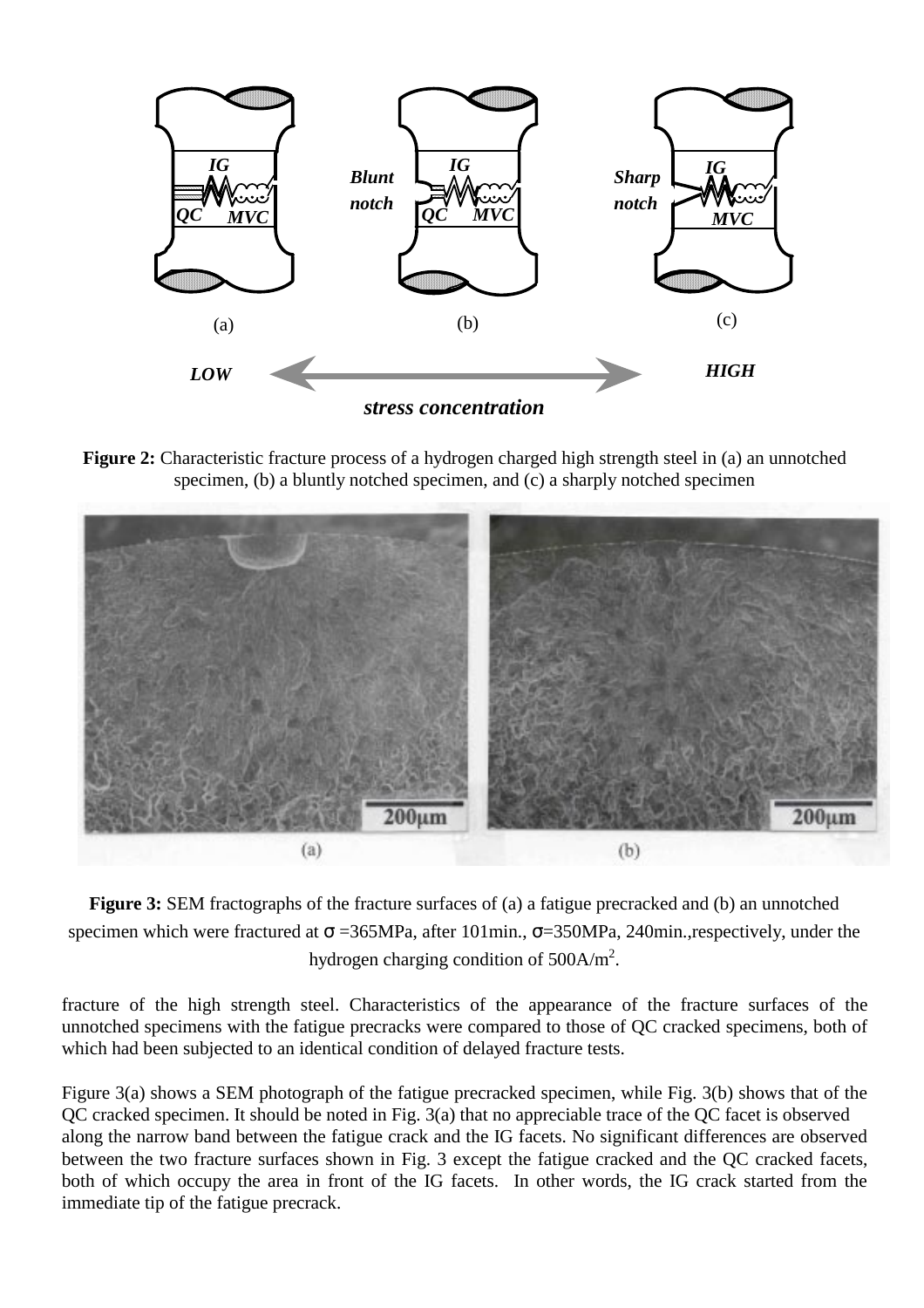

**Figure 4:** Schematic illustrations showing the crack propagation process of unnotched specimens with (a) a fatigue precrack (b) a QC crack

Although the discussion is limited to the mechanistic aspect of the delayed fracture, the above mentioned results well account for the fact that the role of the fatigue precrack as a stress raiser in the development of the IG crack is equivalent to the QC crack as illustrated in Fig.4.This may lead to the conclusion that the development of IG cracks always requires a trigger crack such as a QC or a fatigue precrack which should build up the extremely high stress concentration to promote the hydrogen condensation and also that there is no essential difference in the cracking process of delayed fracture between the sharply notched and the unnotched specimens except that a period of the QC crack initiation is needed for the unnotched specimen.

Furthermore, if we study delayed fracture behaviour employing only a sharply notched specimen which may be regarded as the standardised test specimen simulating the geometry of a root of bolt screw under hostile environments, then we definitely lose finding a critical matter to understand an essential mechanism of the fracture behaviour of the high strength steel under hydrogen environment.

### *The Critical Stress Intensity Factor for the Commencement of IG Crack*

Two types of unnotched specimens, one has a fatigue precrack and the other has a QC crack, were prepared for conventional fracture tests with various constant strain rates. The QC cracks in unnotched specimens were formed by preliminary hydrogen charging with a current density of  $500A/m<sup>2</sup>$  for 24 h, details of that were given in elsewhere [11,15,16]. Fatigue precracked specimens were treated in the same hydrogen charging condition as the QC cracked specimens to give an identical history of hydrogen treatment. The fracture tests of the two kinds of specimens brought out common features of crack propagation, though the onset of unstable growth of the IG crack began from different types of trigger cracks. The onset of this IG crack growth may be regarded as a critical event that is directly related to the magnitude of crack growth resistance of a damaged grain boundary due to hydrogen penetration.

 An attempt to evaluate the stress intensity factor at the onset of unstable crack growth using the following equation should give the critical stress intensity factor to the unstable growth of an IG crack,  $K_c$  or  $K_H$ , the crack growth resistance of the hydrogen damaged grain boundary.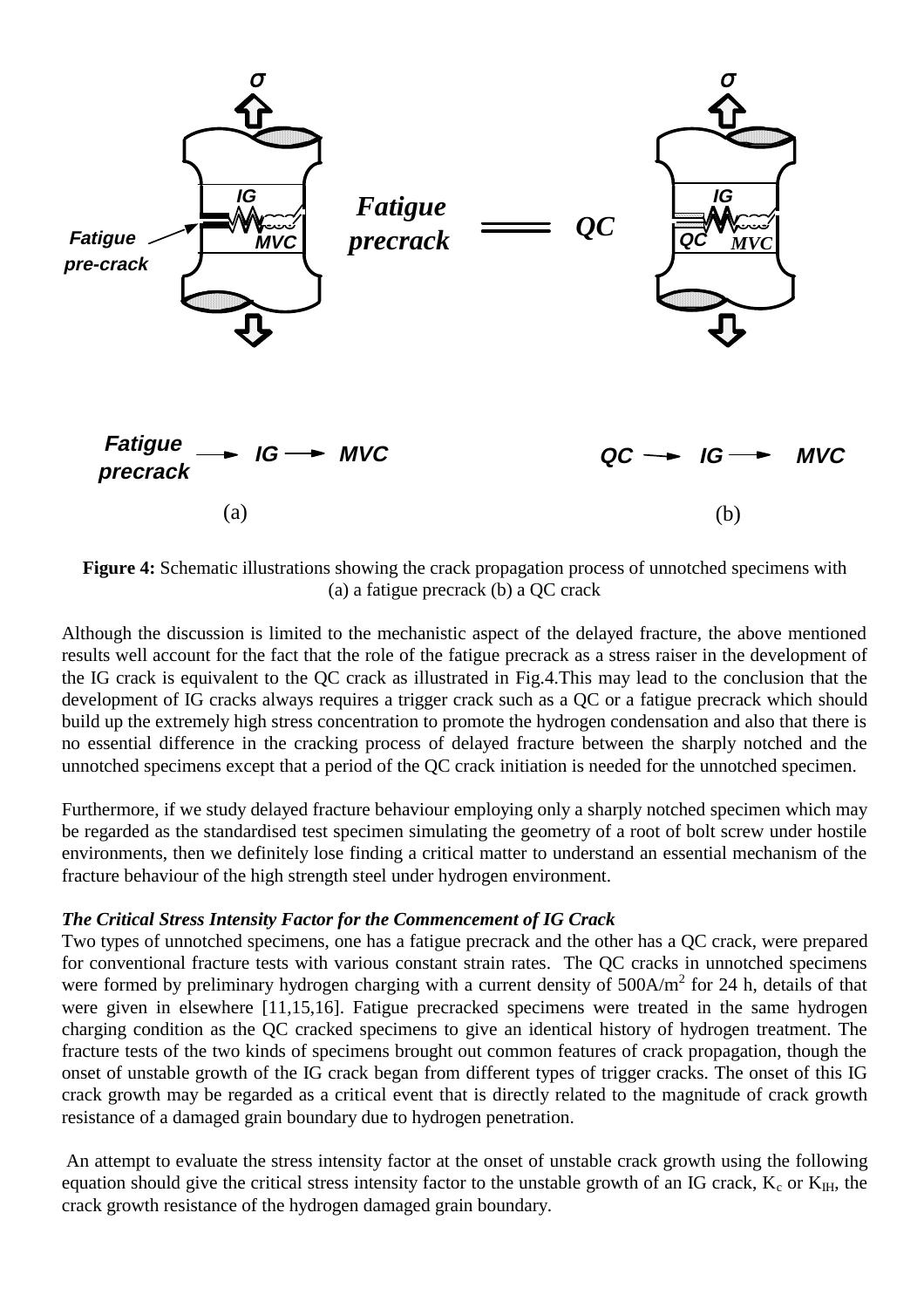$$
K_c = \alpha \sigma_f (\pi L)^{1/2}
$$
 (1)

Where  $\alpha$ : geometrical constant ( $\alpha=1$  for the present geometry),  $\sigma_f$ : the fracture stress, L: the critical crack length.

The substitution of particular values obtained from the fracture tests of the fatigue precracked and the QC cracked unnotched specimens into the Eq. (1) gives a particular value of  $K_c$  which can be regarded as the fracture toughness value of the hydrogen charged high strength steel,  $K_{I}$ . This  $K_{II}$  value involves two different critical cracks, the QC crack and the fatigue precrack, both of which triggered the onset of the unstable growth of IG crack.



Figure 5: K<sub>IH</sub> under hydrogen charging of fatigue precracked and QC cracked specimens(ASTM A490)

The results of  $K<sub>IH</sub>$  values are shown in Fig. 5 with a parameter of various strain rates ranging from 10<sup>-6</sup> to  $10^{-3}$  s<sup>-1</sup>. At higher strain rate ranges ( $> 1.0x10^{-5}$  s<sup>-1</sup>) the K<sub>IH</sub> have scattered values which would be explained by unstable behaviour of hydrogen diffusion and condensation at the crack tip with respect to the higher strain rate loading, while at lower strain rate ranges (<  $3x10^{-5}$  s<sup>-1</sup>) the K<sub>IH</sub> remained well within a scatter band of  $8~12$  *MPa* $\sqrt{m}$ .

These values were compared to the results of the published data as follows. The  $K_{\text{IH}}$  values of the AISI 4340 steel having a yield strength level of about 1600 MPa are about 20  $MPa\sqrt{m}$  [18] which are slightly higher in value than the present data. However, a good coincidence of values was found with the results of Banerji [19], McMahon [6], Aoki [20], and Nakamura [21]. This implies that the  $K_H$  values of  $8~12$  $MPa\sqrt{m}$  which correspond to the crack growth resistance of the hydrogen damaged grain boundary, can be regarded as the most probable  $K_{\text{H}}$  value of the hydrogen damaged high strength steel.

### *Reliable Values of KIH and the Significance of QC Cracks*

If the onset of critical growth of IG cracks in the delayed fracture of high strength steel begins simply with a trigger crack, such as a QC crack or a fatigue precrack which develops hydrogen condensation at the crack tip [3,22] as above described, all the critical K values calculated from the fracture stress and the critical QC crack length of the delayed fracture tests of unnotched specimens of ASTM A490 should also be classified into the same  $K<sub>IH</sub>$  category as shown in Fig. 6.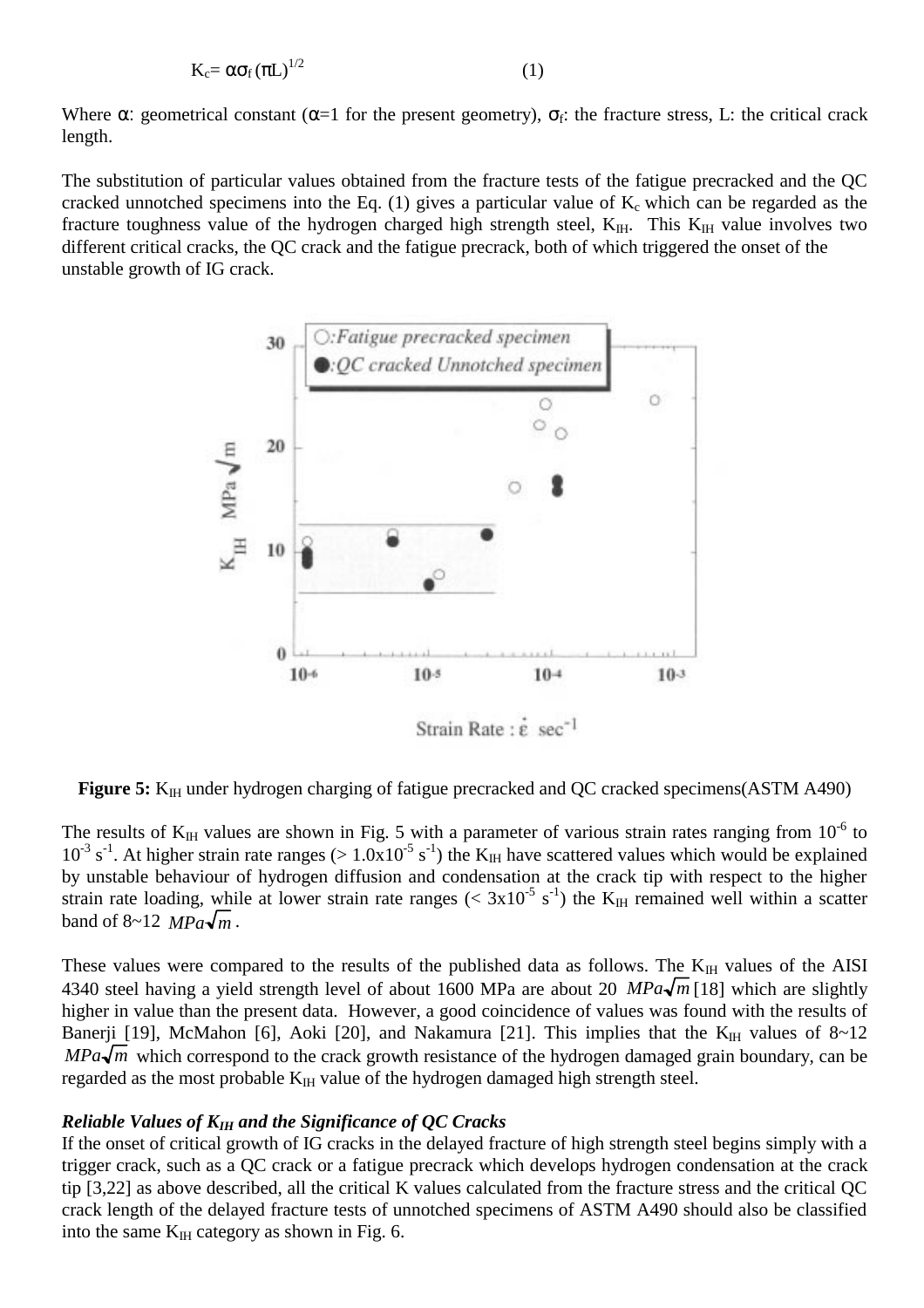

**Figure 6:** Histogram of K<sub>IH</sub> obtained from delayed fracture tests of ASTM A490

A mean value of the histogram is calculated as  $8.1 \, MPa \sqrt{m}$  which coincides well with the previous results obtained from the tensile fracture tests of both hydrogen charged fatigue precracked and QC cracked unnotched specimens.

From the study mentioned above, it seems that we can conclude that one of the most essential matters in the delayed fracture of high strength steel is the initiation of a QC crack rather than the growth of an IG crack, which has been well known as a critical feature in the delayed fracture phenomenon. In conventional delayed fracture tests employing sharply notched specimens that simulate the geometry of the bottom of a bolt screw, the stage of QC crack initiation often disappears so that only the growth of IG crack has been high-lighted on the fracture surface, at the expense of the importance of the development of a QC crack.

## **CONCLUSION**

(1) The most essential nature of the behaviour in delayed fracture of high strength steel is the development of a QC crack rather than the development of an IG crack.

(2) A stage of the development of a QC crack disappears in the delayed fracture of high strength steel if the specimen has a high stress concentration factor due to the extremely sharp notch or fatigue precrack geometry.

(3) The fracture toughness value,  $K<sub>IH</sub>$ , of a hydrogen charged high strength steel such as ASTM A490, is about  $8 MPa\sqrt{m}$  which may be regarded as crack growth resistance of the hydrogen damaged grain boundary and which corresponds well with a number of published data.

## **REFERENCES**

[1] Bernstein, I.M. (1970) Metall. Trans., **1**, 3143

- [2] Beachem, C.D. (1972) Metall. Trans., **3**, , 437
- [3] Leeuwen, H.P. (1974) Eng. Fract. Mech., **6**, 141
- [4] Hirth, J. P. (1980) Metall. Trans., **11**A, , 861

[5] Van Stone, R.H. and Gunderson, A.W. (1982). In: *Fracture Properties of Carbon and Alloy Steels*, pp.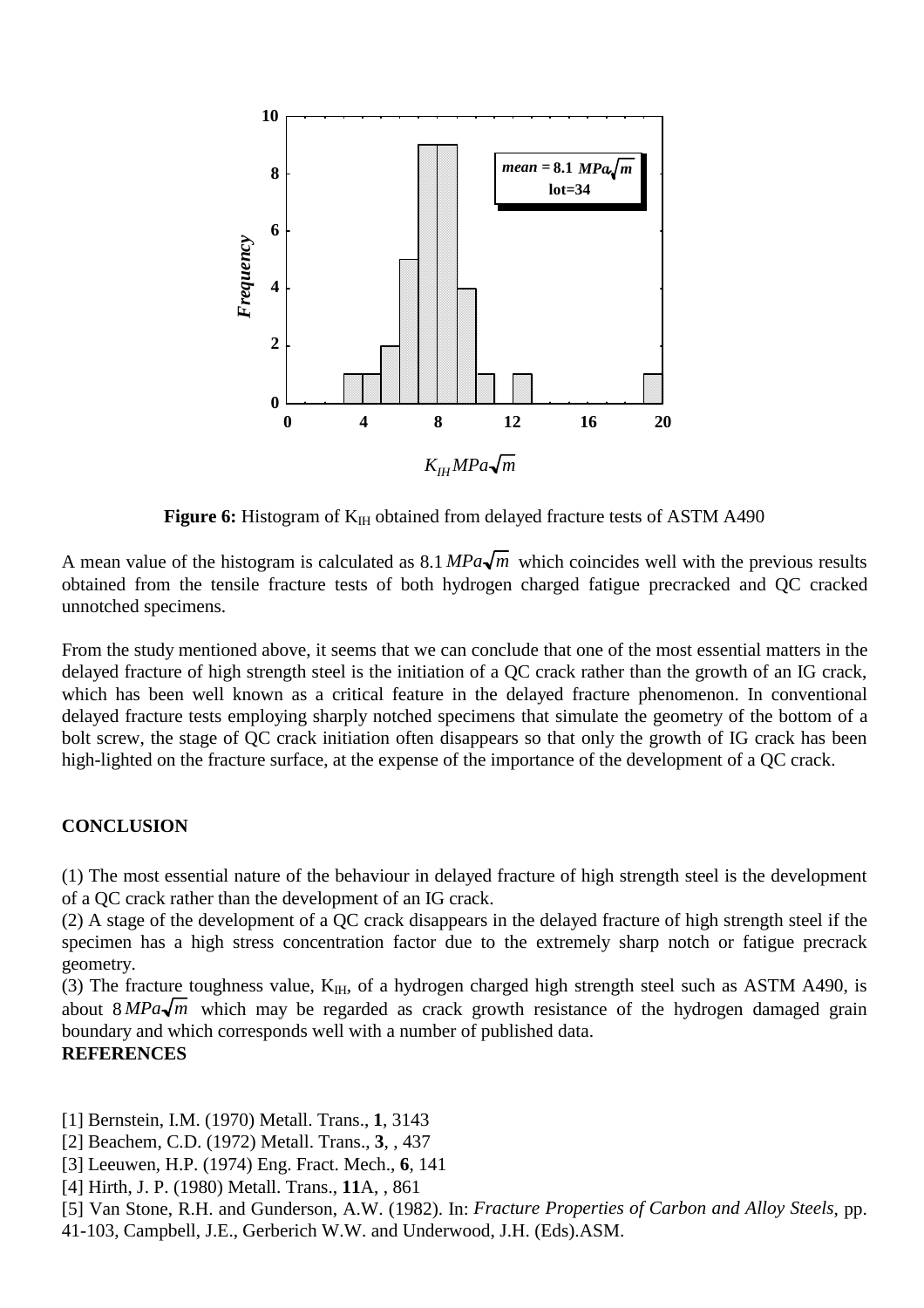- [6] Bandyopadhyay, N., Kameda, J. and McMahon, Jr. C.J. (1983) Metall. Trans., **14**A, 881
- [7] Gangloff, R.P. (1988) Mat. Sci. Eng, A**103**, 157
- [8] Rozenak, P. (1990) Mat. Sci. Eng., A**128**, , 91
- [9] Pyun, Su-Il and Lee, Hyo-Keun (1990) Metall. Trans., **21**A, , 2577
- [10] Saito, H., Miyazawa, K. and Ishida, Y. (1991) Journal of the Japan Institute of Metals, **55**-4, , 366
- [11] Ishikawa, M., Nakatani, Y. and Yamada, K. (1995). In: *Hydrogen transport and cracking in metals*, pp.95-102, Turnbull, A. (Ed). London, The Institute of Materials
- [12] Advance in Delayed Fracture Solution, (1997) The Iron and Steel Institute of Japan, (in Japanese)
- [13] Minakuchi, T., Yamada, K. and Kunio, T. (1990) Transaction of the Japanese Society of Mechanical Engineers (JSME), **56**-522A, 114 (in Japanese)
- [14] Kimura, K. and Yamada, K. (1992) Trans.JSME, **58**-545A, 78 (in Japanese)
- [15] Yatabe, H., Yamada, K., de los Rios, E.R. and Miller, K.J. (1995) Fatigue Fract. Engng. Struct. **18**-3, 377
- [16] Tsuboi, K., Yatabe, H. and Yamada, K. (1996) Mat. Sci. Tech., **12**, , 400
- [17] Nakatani, Y. and Yamada, K. (1997) Trans.JSME **63**-611, 1392 (in Japanese)
- [18] Shim, I.O. and Byrne, J.G. (1990) Mat. Sci. Eng., A**123**, 169
- [19] Banerji, S.K., McMahon, Jr. C.J., and Feng, H.C. (1978) Metall. Trans., **9**A, 237
- [20] Aoki, T. and Kanao, M. (1975) Proc.of the symposium on Advances in delayed fracture solution, 103 (in Japanese)
- [21] Nakamura, M. and Furubayashi, E. (1990) Mat. Sci. Tech., **6**, 604
- [22] Yokobori, Jr.T., Nemoto, T., Sato, K. and Yamada, T. (1993) Trans.JSME, **59**-565A, 2120 (in Japanese)

Figure and Table Captions

Table 1 Mechanical properties of quenched and tempered specimens

Figure 2: Characteristic fracture process of a hydrogen charged high strength steel in (a) an unnotched specimen, (b) a bluntly notched specimen, and (c) a sharply notched specimen

Figure 3: SEM fractographs of the fracture surfaces of (a) a fatigue precracked and (b) an unnotched

Figure 1: Schematic fractograph illustrating the cracking process in a smooth specimen; where  $OC = O$ uasi-Cleavage Crack, IG=Intergranular Crack and MVC=Micro-Void Coalescence. An arrow shows the direction of crack propagation.